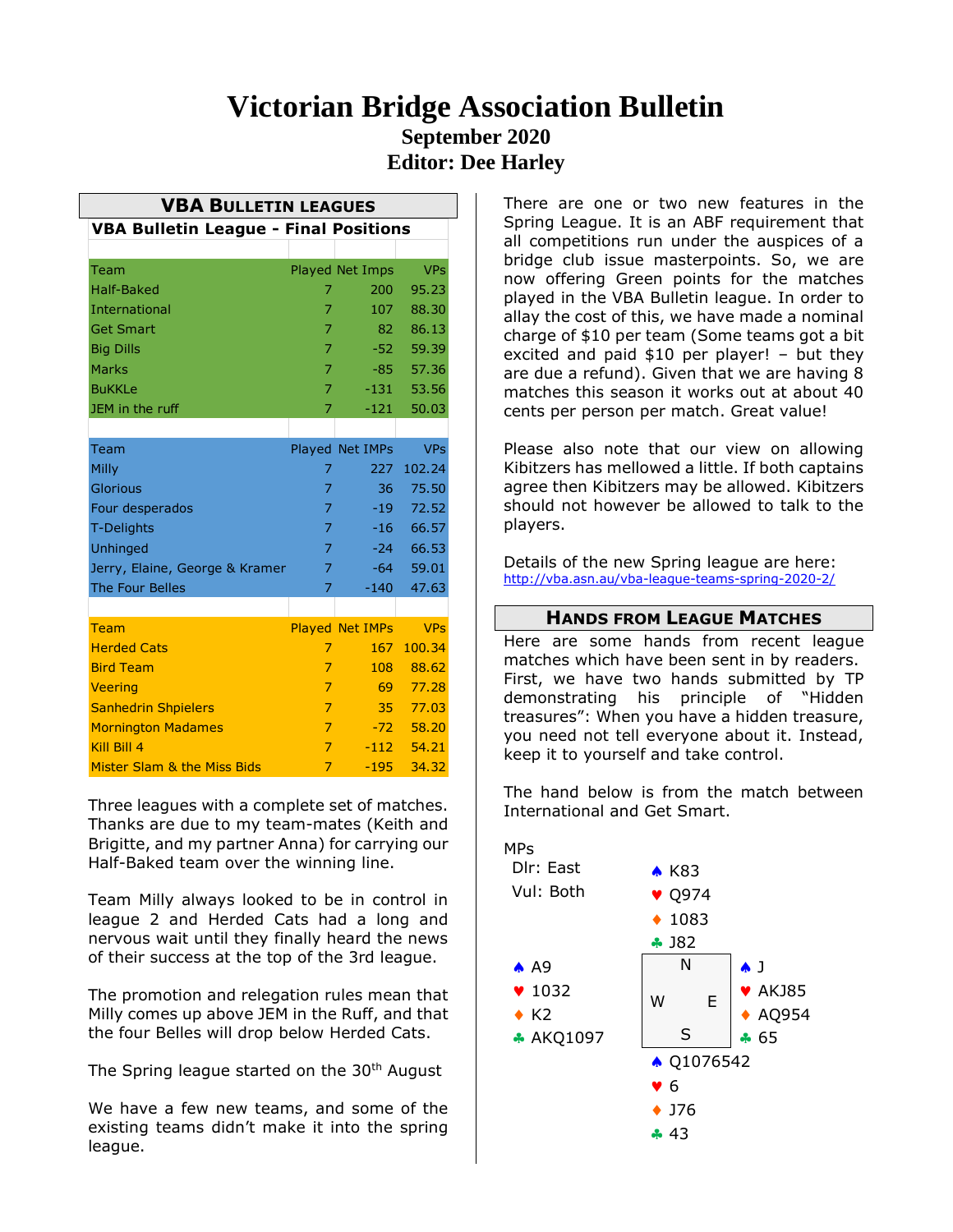#### *Commentary from TP.*

When my partner Gordon opened  $1\blacktriangledown$ , I thought there is no purpose in showing my good club suit, as we have a fit and it is up to me to take control. I decided to bid 1NT (forcing for one round and unlimited), so that partner can further describe his hand. His response was not that encouraging. With my undisclosed hidden treasure, I thought to explore further, and we reached  $6\vee$ . Gordon did not have any problem in claiming 13 tricks. At the other table, the response to  $1\blacktriangledown$  was  $2\clubsuit$ . After cue bidding  $\spadesuit$  and  $\clubsuit$ , there was a Keycard misunderstanding and they stopped in  $5\bullet$ .

| Bidding: (TP's table) |  |  |
|-----------------------|--|--|

| W(TP) | N    | E(Gordon)       | S        |
|-------|------|-----------------|----------|
|       |      | 1 <sub>v</sub>  | Pass     |
| 1NT   | Pass | $2 \bullet$     | Pass     |
| 4NT   | Pass | $5 - (0)$ or 3) | Pass     |
| 5♥    | Pass | $6 \cdot (3!)$  | All Pass |

Bidding: (TP's opponent's table)

| W          |      | F.             | S    |
|------------|------|----------------|------|
|            |      | $1$ $\vee$     | Pass |
| $2 -$      | Pass | 2♦             | Pass |
| $3$ V      | Pass | 3 <sub>o</sub> | Pass |
| 4 <b>.</b> | Pass | $4 \spadesuit$ | Pass |
| 4NT        | Pass | 5♥             | Pass |

Explanation of bidding TP's opponents table: 3. was a 1st/2nd cue, neither showing nor denying extras.

4. was a 1st/2nd cue and showed extras (bypassing 3N, which would have shown a non-serious slam try).

4. was intended as RKC for hearts but interpreted as a cue.

4N was intended as RKC but taken as showing 1 or 4 keycards.

 $5\bullet$  was a signoff but was interpreted as showing 2KC and denying the trump Q.

A sorry tale about the danger of forgetting agreements  $\left(\cdot\right)$ 

TP's second hand comes from International v Big Dills.

*Commentary from TP:*

When I was learning my basic bridge, I read somewhere that if you don't have a strong hand (reversing type) you have to suppress the longer minor and open the bidding with the major.

Following the advice "beggars can't be choosers", I decided to suppress my 6-card club suit and open  $1\vee$  with my 5-card heart suit, with only 11 hcp, but 5 losers.

After partner bid  $2\vee$  over opponent's double, it was not difficult for me to bid  $4\blacktriangledown$  and keep the contract with the help of "the hidden treasure" club suit.





At the other table the opening was  $1$ . With our teammates entering the auction easily and bidding up to  $3\bullet$ , our opponents didn't have the freedom to describe their hands easily and ended up playing in  $5$  down one.

Bidding: (TP's opponent's table)

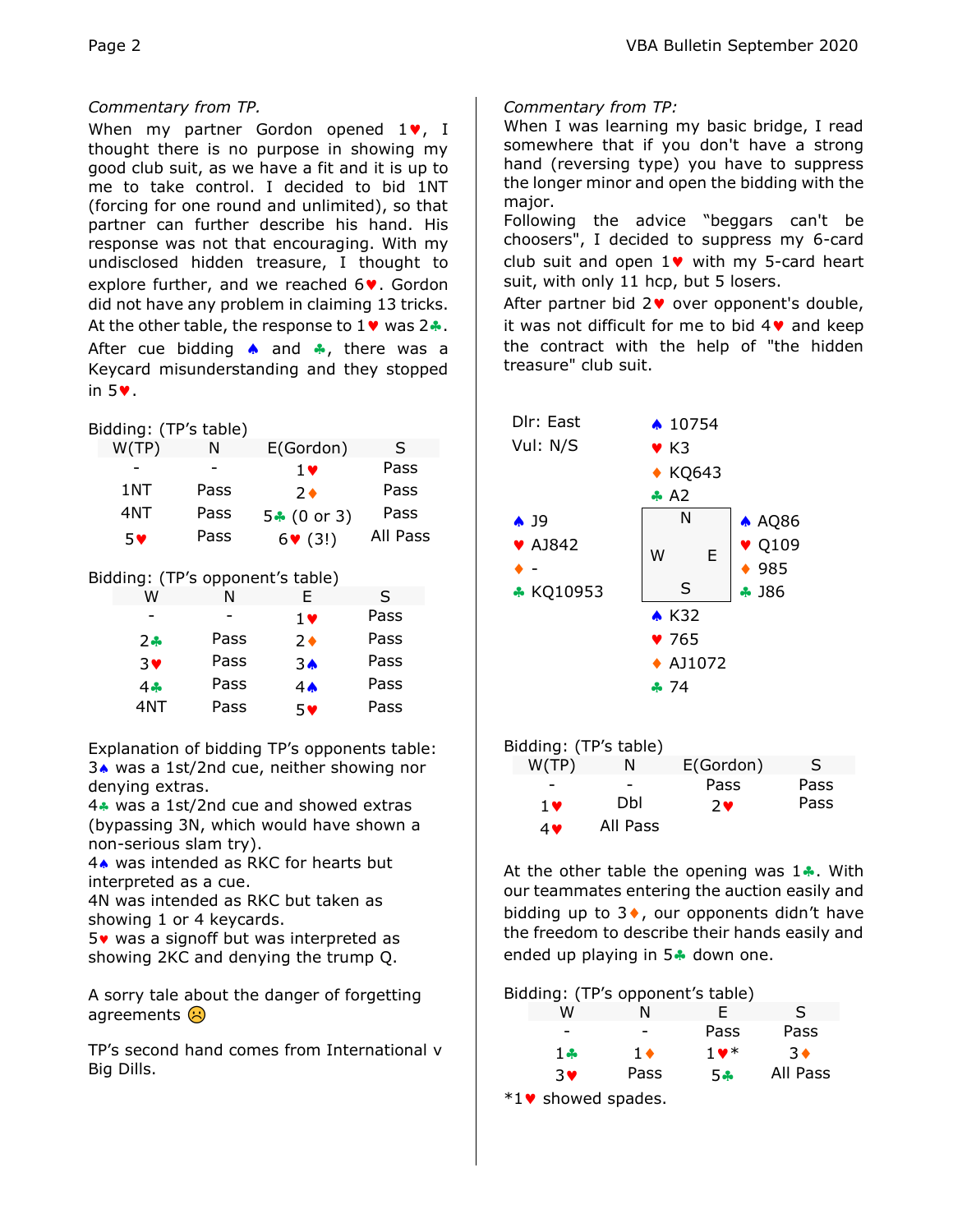Now for a hand from the get Smart v BuKKLe match



|                                         | vv   | ıм             | г.       | ∍                |
|-----------------------------------------|------|----------------|----------|------------------|
|                                         |      |                |          | $2 \spadesuit^*$ |
|                                         | Pass | $2NT^{\wedge}$ | Pass     | $3 -$            |
|                                         | Pass | 4 <sub>•</sub> | All Pass |                  |
| $2 \cdot \cdot \cdot$ + minor < opening |      |                |          |                  |
| 2NT^ - strong enquiry                   |      |                |          |                  |
| $3 -$ - Minimum with clubs              |      |                |          |                  |

*Commentary from South (Simon Henbest):*

I got a Spade lead and played wrongly played the  $\triangle K$  at trick 1 but fortunately still made.

In the other room there was a similar auction, except East had bid  $3\blacktriangledown$  so there was an opening lead of the  $\blacktriangledown 6$  from West. East won with  $\vee$  3 and continued with  $\vee$  A, West followed with the  $\vee$ 9, they play reverse count, East continued with the  $\blacktriangledown K$ . South ruffed with the  $\triangle$ 8 and then led low to  $\triangle K$  and  $\triangle A$ . Now a 4<sup>th</sup> Heart gives a trump promotion and one off.

Admittedly declarer could have ruffed the third heart low and then ruffed the 4<sup>th</sup> round with the  $\triangle$ 8 to make.

But this is an instructive hand. How should you play to give yourself the best chance?

On a  $\vee$  lead with three rounds of hearts you can ruff the third-round low.

You have 3 sure losers,  $\blacktriangledown$  AK (already lost) and A (to come), you can't pitch all your clubs on diamonds unless  $\triangleleft$  JT come down in three rounds - highly unlikely!

You need the  $\clubsuit$  finesse and West needs to have  $\clubsuit$ K, for East's bid he must have the  $\spadesuit$ A. Any time LHO has three spades including the 10 or 9 you are going down because of the trump promotion.

Most people would play a low Spade to the  $\triangle K$ at trick 4 and go down! (playing the honour in the short hand first) which is what Leigh Gold did and I essentially did at trick 1.

Any time LHO has two spades ( $\triangle$ Tx or  $\triangle$ 9x or **AT9)**, you can make if you time it right.

You need the  $\clubsuit$  finesse to make this contract, so you take that at trick 4 to get to dummy, then you lead a low  $\triangle$  from dummy towards your hand.

If East rises with the  $\triangle$  A and plays a fourth  $\triangledown$ you can ruff low in hand, over ruffed by West and over ruffed by dummy's  $\triangle K$ , ruff a  $\triangle V$  low and draw trumps.

So, East has to duck the low  $\triangle$  from dummy and you win with the  $\triangle Q$  (or  $\triangle J$ ), then lead a low trump to the  $\triangle K$  and  $\triangle A$ . On the fourth heart you now ruff low and as long as East started with three trumps and West with two you make.

The old adage of think before you play applies**.**

## <span id="page-2-0"></span>**SUIT COMBINATION**

You: QJ98 Partner: A432

How would you play this suit?

a) for 3 tricks b) for 4 tricks

You can assume you have plenty of entries

[Solution](#page-5-0) on P6.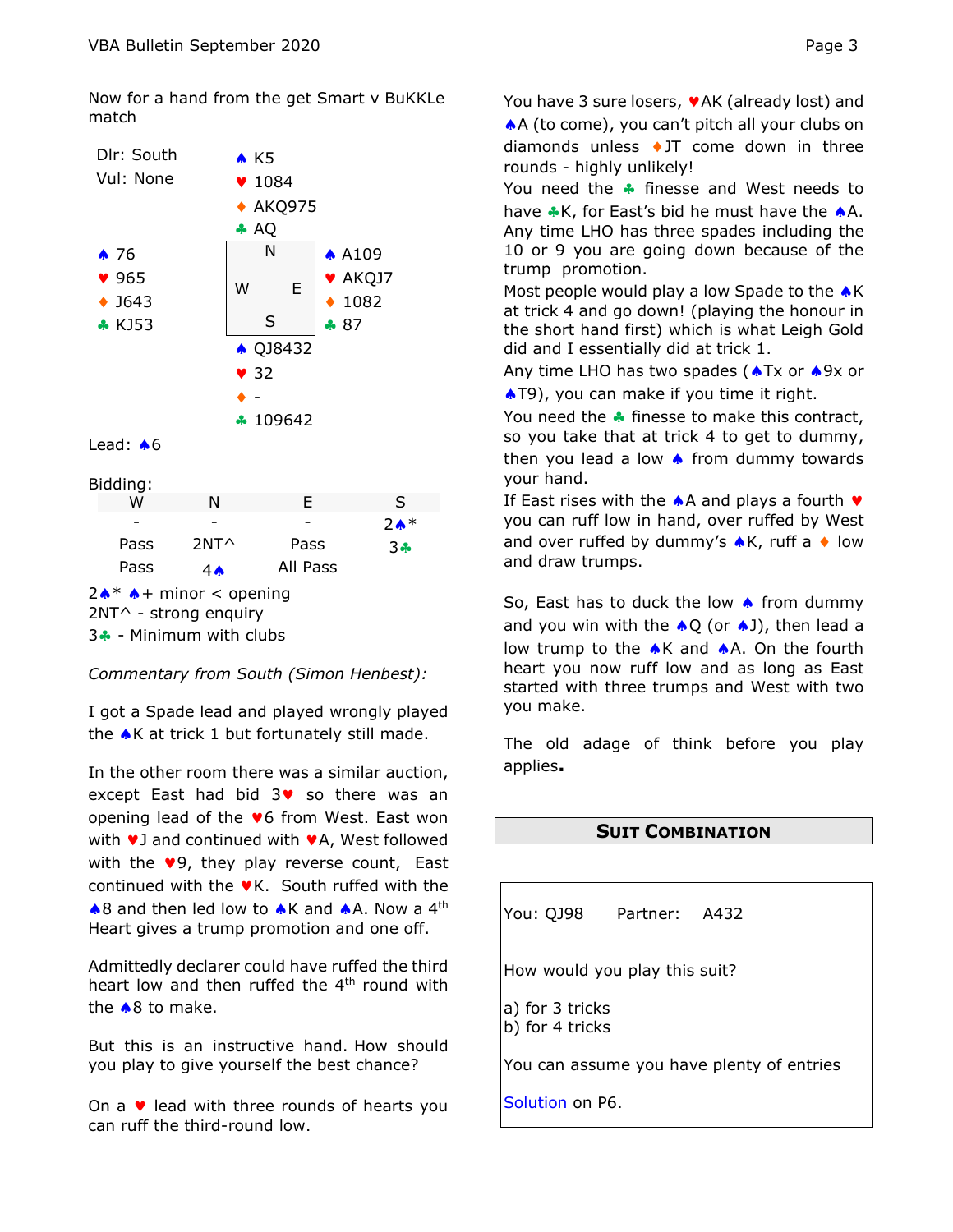# **PLAY PROBLEM #10 - SOLUTION**

Last month you had to try to make 3NT on the lead of the  $\sqrt{3}$ 



#### Lead:  $\sqrt{3}$

Did I ever mention that I don't have solutions to these problems? In case you didn't realise, I have about a hundred problems with no solutions!

When I set this problem, I asked you for a sure-trick solution. I hadn't analysed it fully! I believe that there is no 100% solution to this problem, since I believe you can always defeat the contract by arranging the cards as declarer plays the cards.

If however I tell you that the diamonds do not break 6-0, then you are able to guarantee the contract by playing the  $\blacktriangledown A$  at trick 1, unblocking the three top diamonds, then playing a club to dummy. In dummy you can cash the  $\bullet$ J, and then continue clubs overtaking dummy's last club. This will net you 2 heart tricks, 4 diamond tricks and three club tricks to make the contract. What's more when in with the  $\clubsuit$ A the opponents cannot claim more than 2 spades 1 diamond (potentially) and the club trick they deserve.

If diamonds turn out to be 6-0 you will need to reconsider your options.

Most of those who sent me a solution found the right line, but Lindsey was the only one to spot the potential diamond issue. Well done Lindsey!

## **PLAY PROBLEM #11**

How will you play this grand slam? There was no opposition bidding.



Contract 7♥

South put on his or her rose tinted spectacles and boldly bid the grand slam. What is your best chance to make 7

Send me your solution please: [dee\\_harley@hotmail.com](mailto:dee_harley@hotmail.com)

## **BRIDGE TERMINOLOGY – THE FINESSE**

With AQ in dummy opposite xx in hand you would lead low from hand and when lefty plays low you play the Queen.

That is a finesse, but how would you complete this sentence? "I finessed the…?"

Technically here, you are finessing the Queen, so the correct version would be "I finessed the Queen."

but equally valid would be "I finessed *for* the King."

There is no confusion!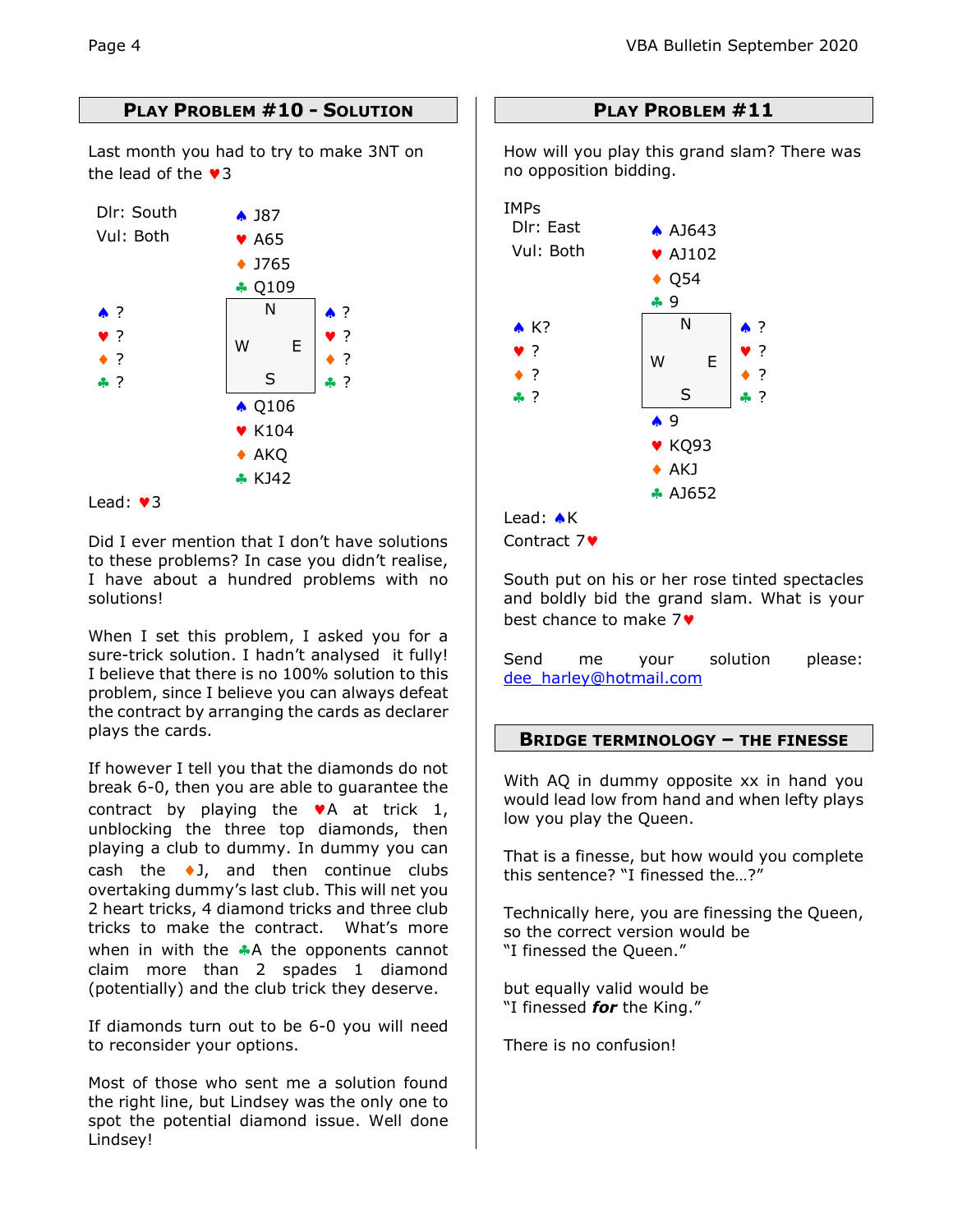# **BRIDGE BASE ONLINE ETIQUETTE**

Playing team matches online in the VBA Bulletin League, we had an interesting incident where an UNDO request was not granted.

The case involved an appeal and we had to ask Laurie to resolve the issue.

For the record, my recommendation is that ALL UNDO requests should be granted. Everytime.

If you feel that the request was unfair or that you have been damaged, then you must record all the details, (BBO hands along with the bidding and play can be easily copied from your history page), record any conversations (copy/paste into a text document) and send me the details of your claim.

Having said that  $-$  I would like to emphasise that you should only claim an UNDO if you have accidentally pressed the wrong bid, or played the wrong card. (It is easy to do, and anyone can have a rogue mouse-click (or a rogue touchpad click, which is even more likely!)

If for example you bid  $2$  but you hadn't noticed your opponent had bid 1NT after your partner's bid, then you just have to wear it! That is not a mis-click  $-$  that is an error  $-$  you should not request an Undo.

Or if you forgot the system when you made the bid, and you suddenly remember it  $-$  that is not a reason to request an undo. Again, you just have to get by without requesting an undo. What you can do here is update the explanation of your bid (by clicking on it), to say that you forgot the system when you made that bid, - you meant it as Natural but in your agreed system it is a transfer (or whatever). That way, your opponents will be aware of what has happened, but your poor partner will still be in the dark!

I think we should be informing our opponents of everything.

Alerting is another key area where I feel we could improve. Before clicking the final bid, you should (in my opinion) fill in the "Alert

box" all the information pertaining to the bid you make. Take for example, a 2NT opener. Some people play strange meanings of this opening bid, but even if your bid is natural – you should state the range and hand shape e.g. 20-22 balanced (may include a 5-card Major).

Some may see that description as overkill, since that would be the default explanation and many people just don't bother to offer that description. I think you should! The point about this is that you cannot give too much information about your bid. Giving none or too little information is not acceptable.

Now one of my pet hates is when someone makes an artificial bid of some sort and then 5 seconds later, they alert it. That is NOT ACCEPTABLE. You must fill in the Alert box information BEFORE you make your bid.

What should you do if you need more information about a bid? One thing you can do is click on the bid in question. This prompts the person who made the bid to provide (more) information about the bid. There is a possibility of Unauthorised Information (known as UI) because should your partner also click on the bid, they will see a message along the lines of "East is currently answering a query on this bid". So you know that your partner has asked for information.

An alternative is to send a private message to the bidder (say it was East) – by clicking on their name and asking for whatever detail you require to know.

East can send you back a private message, so no one else at the table will be aware of the interchange.

If East realises that his description is inadequate as a result of this conversation, he should of course update it.

We are playing Online bridge for a number of reasons. To keep in practice, to stay alert to compete and to have some fun in these miserable lockdown days. Please go out of your way to make the experience enjoyable for you opponents. You can beat them, but at least let them enjoy it!

Thank you!